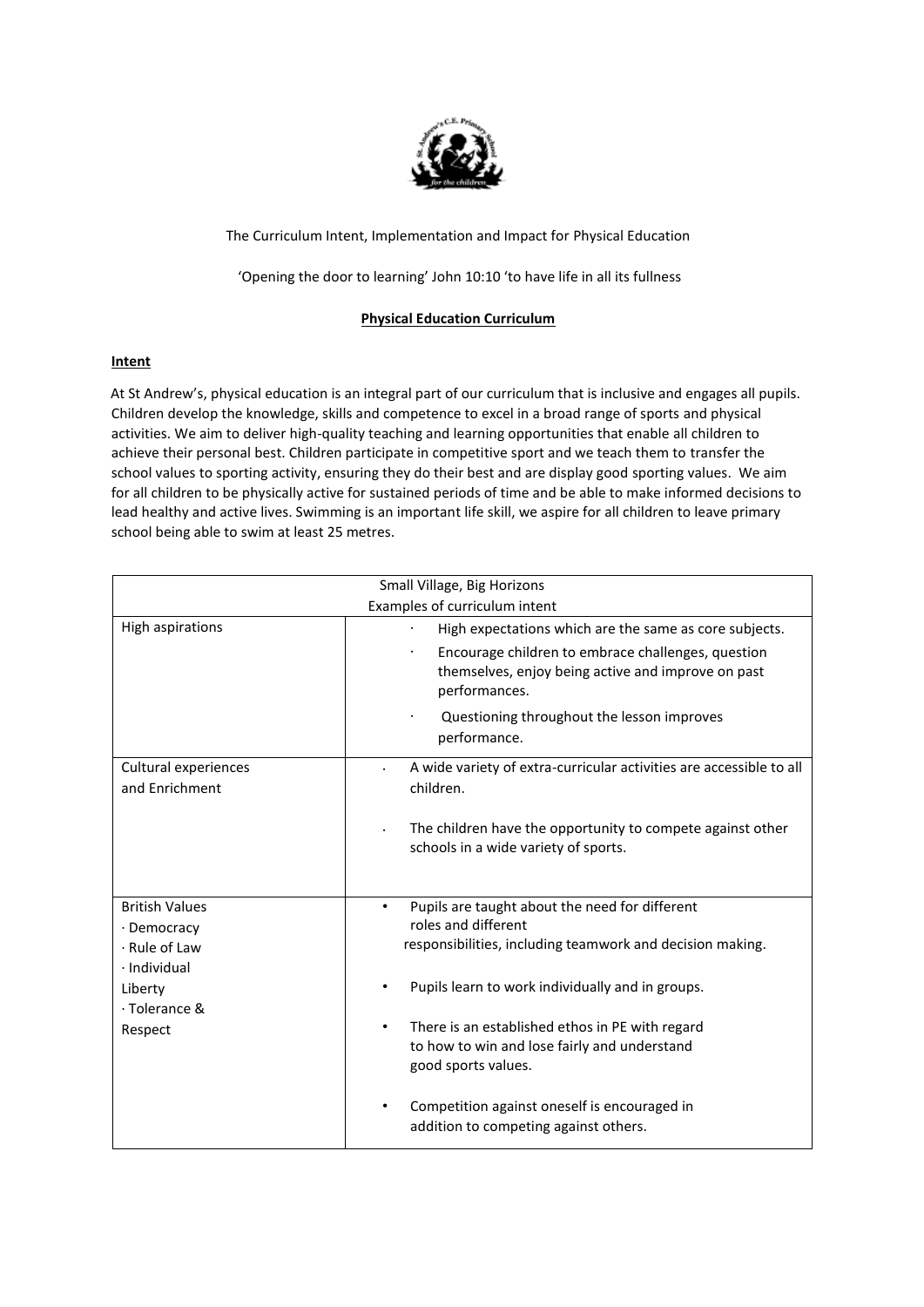| ٠<br>Pupils respect individual differences<br>and are confident to express their<br>opinions and respect others' views. |
|-------------------------------------------------------------------------------------------------------------------------|
| Pupils are able to make judgements about<br>their own and others' performances.                                         |

## **Curriculum Knowledge**

- **1. Develop fundamental movement skills**
- master basic movements including running, jumping, throwing and catching, as well as developing balance, agility and co-ordination, and begin to apply these in a range of activities
- use running, jumping, throwing and catching in isolation and in combination
- Perform dances using simple movement patterns.

## 2. **Engage in competitive activities**

- play competitive games, modified where appropriate [for example, badminton, basketball, cricket, football, hockey, netball, rounders and tennis], and apply basic principles suitable for attacking and defending
- compare their performances with previous ones and demonstrate improvement to achieve their personal best.

## 3. **Importance of sport on health**

• the use of physical activities throughout the curriculum helps to improve the children's overall current physical fitness. Ensuring that children are physically fit from a young age can help prevent future health issues such as diabetes, heart disease, asthma and high blood pressure – so it is important to create healthy habits early on within our pupils' lives.

# 4. **Tactics and basic principles of a range of sports**

- participate in team games, developing simple tactics for attacking and defending
- develop flexibility, strength, technique, control and balance [for example, through athletics and gymnastics]
- perform dances using a range of movement patterns
- take part in outdoor and adventurous activity challenges both individually and within a team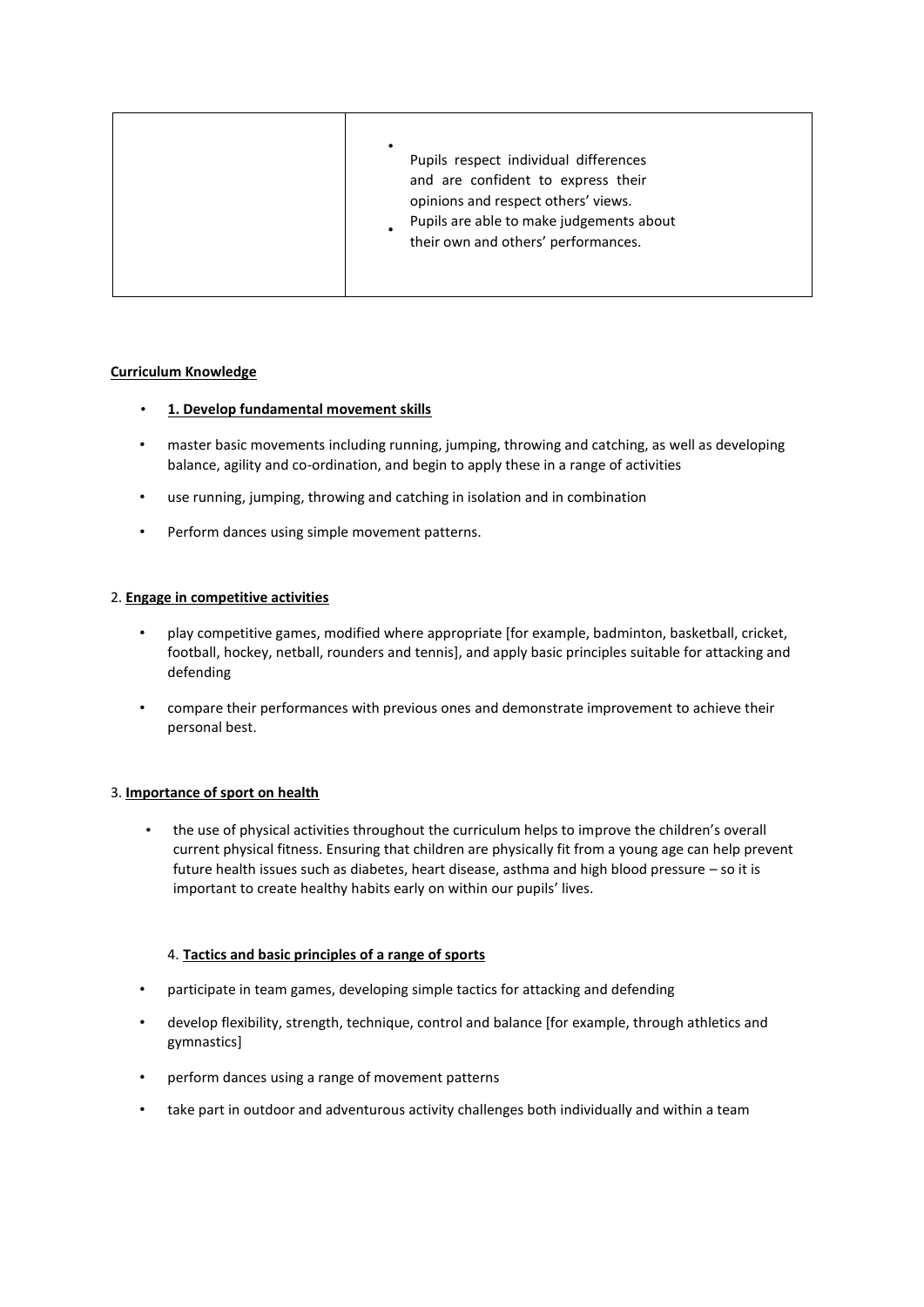#### **Application of knowledge**

**Investigation**-in Pe, this covers -asking relevant questions - using different approaches to determine skills and tactics

**Expression-**in PE this covers

-the ability to express themselves through movement -the ability to explain what they do and how they do it

#### **Interpretation**-in PE, this covers

-understanding the effects of what they do and how this could be changed to improve or maintain a standard

#### **Application**

- make connections between different skills in different sports and how these are interlinked -to apply the skills they have learnt in different situations

#### **Discernment-**

-understanding and responding to the tactics and games of others

-developing insights into tactics and working as a team.

## **Analysis-**

-explaining what they have done to improve a skill and what can be done to improve efficiency the next time

## **Synthesis**

-linking learning from one skill to another

-transfer of skills across an increasingly wide range of sports

#### **Evaluation**

-evaluate what is good in a performance

-understanding what can be done differently and what impact this may have on the outcome

#### **Processes for effective learning in PE**

- 1) Identify questions-what do they need to know to improve performance, what skills can be applied, how can they find out if it was effective.
- 2) Plan and carry out enquiries-trial and improvement, practice and adapt